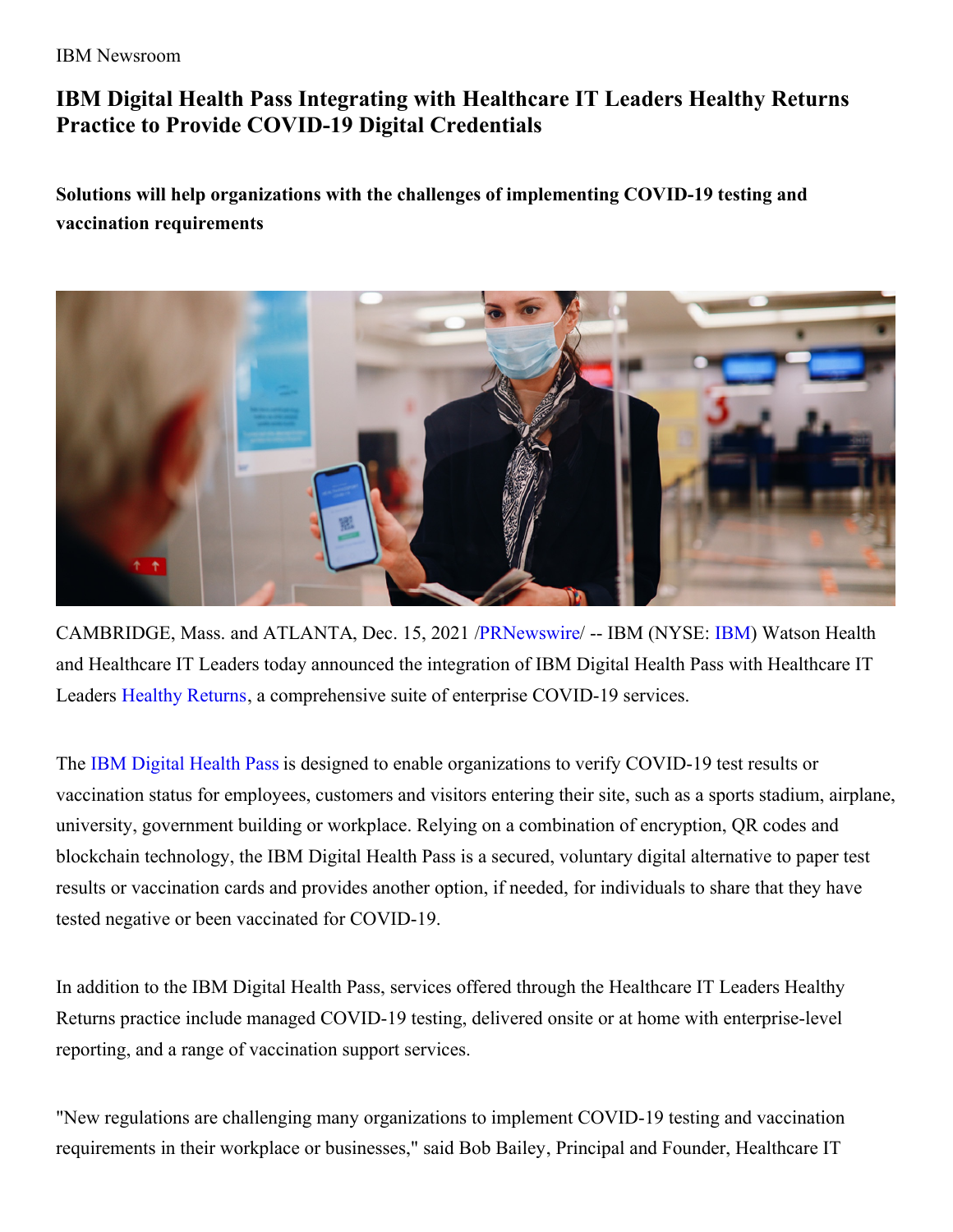Leaders. "We are working with organizations such as the American Logistics Association (ALA) and many others to streamline and make the process of COVID-19 status verification easier with the use of the IBM Digital Health Pass."

President of ALA Steve Rosetti added, "It's important to provide a digital ID designed to cut through complex procedures and produce a secure COVID-19 credential that is easily produced, recognized and validated by our clients."

IBM Digital Health Pass can help generate secure COVID-19 vaccination and test credentials through a network of labs and providers, such as Healthcare IT Leaders. Multiple types of COVID-19 health credentials, in addition to the IBM Digital Health Pass, such as Good Health Pass, SMART Health Card and EU Digital COVID Certificate, can be verified with the IBM Digital Health Pass Verify app with its multicredential verification capability.

"We are committed to collaborating with organizations and industry groups to support the use of digital COVID-19 health credentials," said Eric Piscini, Global Vice President, Emerging Business Networks, IBM Watson Health. "We are delighted to be working with Healthcare IT leaders to integrate IBM Digital Health Pass into their applications and existing organizational networks to deliver unique solutions to our clients."

#### **About IBM Watson Health**

IBM Watson Health is a data, analytics, and technology partner for the health industry. Supported by the innovation of IBM and intelligence of Watson, we are committed to helping build smarter health ecosystems. Through the combination of our deep industry expertise in health, data and analytics, actionable insights, and reputation for security and trust, Watson Health is working together with its clients and partners to help them achieve simpler processes, better care insights, faster breakthroughs, and improved experiences for people around the world. Learn more at [https://www.ibm.com/watson-health](https://c212.net/c/link/?t=0&l=en&o=3389700-1&h=4221824873&u=https%3A%2F%2Fc212.net%2Fc%2Flink%2F%3Ft%3D0%26l%3Den%26o%3D2844200-1%26h%3D2632420324%26u%3Dhttps%253A%252F%252Fwww.ibm.com%252Fwatson-health%26a%3Dhttps%253A%252F%252Fwww.ibm.com%252Fwatson-health&a=https%3A%2F%2Fwww.ibm.com%2Fwatson-health).

## **About Healthcare IT Leaders**

Healthcare IT Leaders is a national leader in health-related IT consulting and workforce solutions, connecting organizations with experienced technology talent for implementation services, project management, consulting, and full-time hiring. Our COVID-19 practice, Healthy Returns, delivers COVID-19 testing, contract tracing, and vaccination services for leading businesses and schools. To learn more, [www.healthcareitleaders.com](https://c212.net/c/link/?t=0&l=en&o=3389700-1&h=1706147683&u=http%3A%2F%2Fwww.healthcareitleaders.com%2F&a=www.healthcareitleaders.com) and [www.healthyreturns.info](https://c212.net/c/link/?t=0&l=en&o=3389700-1&h=1644593898&u=http%3A%2F%2Fwww.healthyreturns.info%2F&a=www.healthyreturns.info).

### **MEDIA CONTACTS**